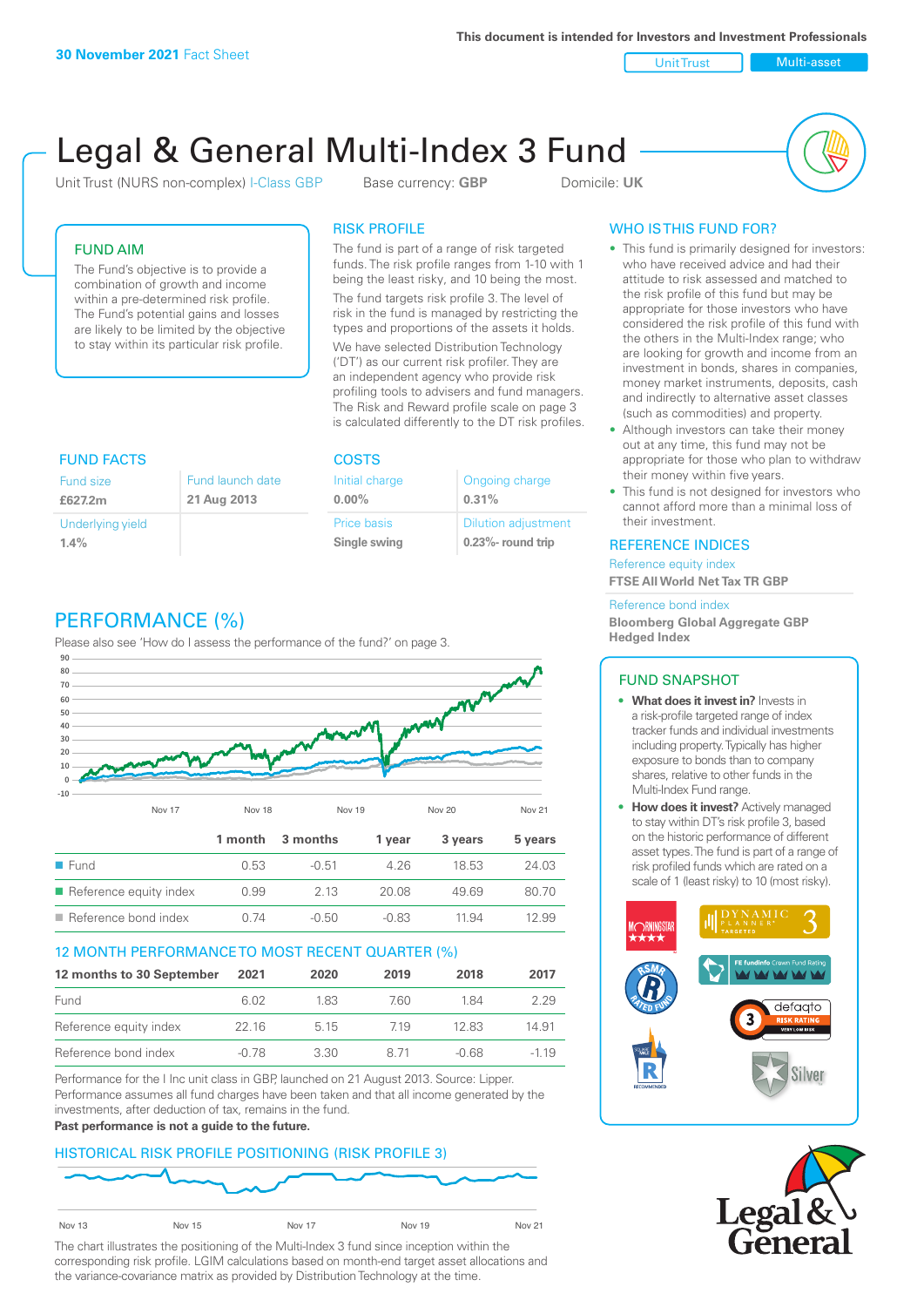# Legal & General Multi-Index 3 Fund

Unit Trust (NURS non-complex) I-Class GBP

# PORTFOLIO BREAKDOWN

All data source LGIM unless otherwise stated. Totals may not sum due to rounding.





### FUND MANAGERS

The fund managers have responsibility for managing the multi-index fund range. They are part of the Multi-Asset Funds (MAF) team in LGIM. This team focuses on designing and managing multi-asset funds that are tailored to match the specific objectives of various client types. The team sits within a wider Asset Allocation team which combines both depth of experience with a broad range of expertise from different fields, including fund management, investment consulting and risk management roles.

# TOP 10 HOLDINGS (%)

| Cash                                                   | 16.0 |
|--------------------------------------------------------|------|
| L&G All Stocks Gilt Index Trust                        | 13.5 |
| L&G Sterling Corporate Bond Index Fund                 | 8.5  |
| <b>LGIM Global Corporate Bond Fund</b>                 | 7.0  |
| L&G UK Index Trust                                     | 5.0  |
| L&G Japan Index Trust                                  | 3.5  |
| L&G US Index Trust                                     | 3.3  |
| L&G Emerging Markets Government Bond (US\$) Index Fund | 3.0  |
| L&G Global Infrastructure Index Fund                   | 2.8  |
| L&G Global Inflation Linked Bond Index Fund            | 2.5  |